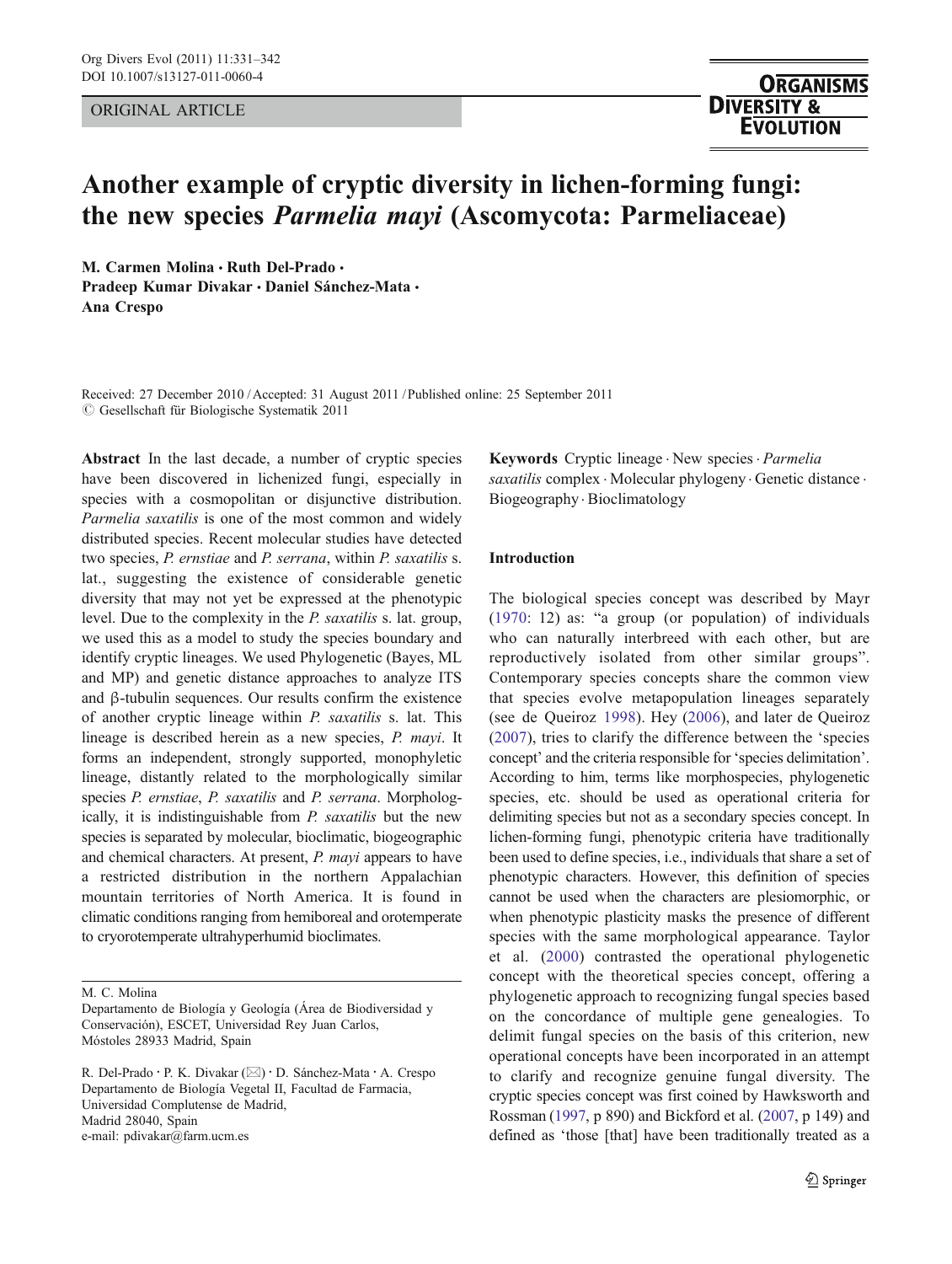single taxon because they are apparently morphologically indistinguishable'. Vondrák et al. ([2009](#page-11-0), p 600) introduced the semi-cryptic species concept to refer to those that 'cannot be clearly diagnosed by their morphology, but which are determined by other characters, mainly by their ecology and distribution'.

The number of new species described within Parmeliaceae, and particularly of cryptic species, has increased in recent years, as a result of more extensive research activity and particularly as a consequence of increased use of multiple gene genealogies (e.g., Kroken and Taylor [2001](#page-11-0); Molina et al. [2004;](#page-11-0) Divakar et al. [2005a](#page-10-0); [b](#page-10-0); [2010a;](#page-10-0) Argüello et al. [2007;](#page-10-0) Wirtz et al. [2011](#page-11-0)). It is worth stressing that almost every species in the family studied critically by molecular tools is found to comprise a cryptic lineage, and that, to date, 80 of these have been detected in Parmeliaceae (Divakar et al. [2010b\)](#page-10-0). Parmelioid lichens, which were formerly placed in the genus Parmelia Acharius [1803](#page-10-0), comprise more than 1,500 species and exhibit significant morphological and chemical diversity (Blanco et al. [2005\)](#page-10-0). Within this large group, Parmelia s. str. comprises around 57 species, of which 40 are known from Asia, 7 from Europe and 10 from North America (Hale [1987;](#page-11-0) Divakar et al. [2001](#page-10-0); Molina et al. [2004](#page-11-0)). This genus is a good model system for recognizing species boundaries and estimating the real level of biodiversity.

P. saxatilis (L.) Acharius [1803,](#page-10-0) is a well-known lichen species, characterized by simple-to-furcate rhizines and an isidiate upper surface. It is reported from all continents, including Antarctica, and is one of the most common macrolichens on Earth. In North America and Japan, identification of species within the Parmelia group has traditionally been difficult. For example, most specimens usually identified as P. saxatilis in herbaria, have proved to be P. squarrosa Hale [1971](#page-11-0), a morphologically related species with densely squarrosely branched rhizines and isidia that are usually most abundant on the lobe margins rather than on the upper surface (Hale [1987](#page-11-0)). However, Molina et al. ([2004\)](#page-11-0) and Divakar et al. [\(2005b](#page-10-0)) showed that P. squarrosa clustered with P. sulcata Taylor [1836](#page-11-0), and formed a monophyletic group within P. sulcata s. lat. Another species often provoking taxonomic mistakes is P. kerguelensis Wilson [1900.](#page-11-0) In fact, without careful examination, this species could easily be identified as P. saxatilis. In North America, P. kerguelensis has the same distribution pattern as P. saxatilis, but is less common (Hale [1987\)](#page-11-0). Indeed Hinds ([1998](#page-11-0)) and Esslinger [\(2010;](#page-10-0) [http://](http://lichens.digitalmycology.com/macrolichens/Parmelia.html) [lichens.digitalmycology.com/macrolichens/Parmelia.html\)](http://lichens.digitalmycology.com/macrolichens/Parmelia.html) did not find this species in eastern North America. Morphologically, P. saxatilis closely resembles P. kerguelensis but the latter has more closely adpressed, less overlapping lobes and more frequently forked rhizines (Goward et al. [1994](#page-10-0); Hinds [1998\)](#page-11-0). The main differences are in the secondary compounds, whereby *P. kerguelensis* contains protocetraric acid (medullary reaction PD+red-orange, K-) instead of salazinic acid (medullary reaction  $K + red$ ). P. hygrophila Goward & Ahti [1983](#page-10-0), is also a western North American species related to P. saxatilis, but the isidia are ecorticate, granular and more like soredia. Another difference is that P. hygrophila is primarily a corticolous lichen in humid, oceanic forests (Hale [1987;](#page-11-0) Brodo et al. [2001\)](#page-10-0). These taxonomic problems and, in addition, the unexpected morphological variability observed in P. saxatilis s. lat from North America (data not shown) justify a detailed study of this group at the molecular level.

The recent use of multiple independent and combined molecular markers has helped greatly to clarify the phylogenetic relationships and the delimitation of species in the Parmeliod group, particularly in Parmelia s. lat. (Crespo et al. [2010\)](#page-10-0). This and others works have revealed the variety of evolutionary lineages sheltering beneath the umbrella of a single species name, thereby allowing us to increase our knowledge of the real biodiversity of lichens, justifying the use of terms like 'species complex' or 'cryptic' or 'semi-cryptic' species. For example, P. saxatilis s. lat. could be considered to be a species complex from which P. serrana A. Crespo, M.C. Molina & D. Hawksw. (Molina et al. [2004\)](#page-11-0) was segregated on the basis of a molecular phylogenetic study using nuITS and partial βtubulin molecular markers (Crespo et al. [2002;](#page-10-0) Molina et al. [2004](#page-11-0)). They are morphologically very similar, although they are unlikely to pose field identification problems since the two species are generally allopatric, P. saxatilis being located fundamentally in the Atlantic, Arctic, high mountain regions and Antarctica, whereas P. serrana is present mainly in Mediterranean areas.

In this paper, we describe a new species, Parmelia mayi, from specimens collected from the Eastern USA and previously identified as P. saxatilis. This segregation is carried out on the basis of two operational phylogenetic criteria: monophyly and concordance genealogy (see de Queiroz [2007](#page-10-0)). The use of an intraspecific threshold of genetic distances provides an objective means of assessing monophyletic clades (Del-Prado et al. [2010\)](#page-10-0), so this approach is used to corroborate the designation of the newly described lineage. Additionally, we evaluate bioclimatic information, biogeography and secondary metabolite data.

# Materials and methods

## Chemistry and morphology

Secondary chemical compounds were identified in all specimens of the new species in solvent system C using thin layer chromatography (Elix and Ernst-Russell [1993](#page-10-0))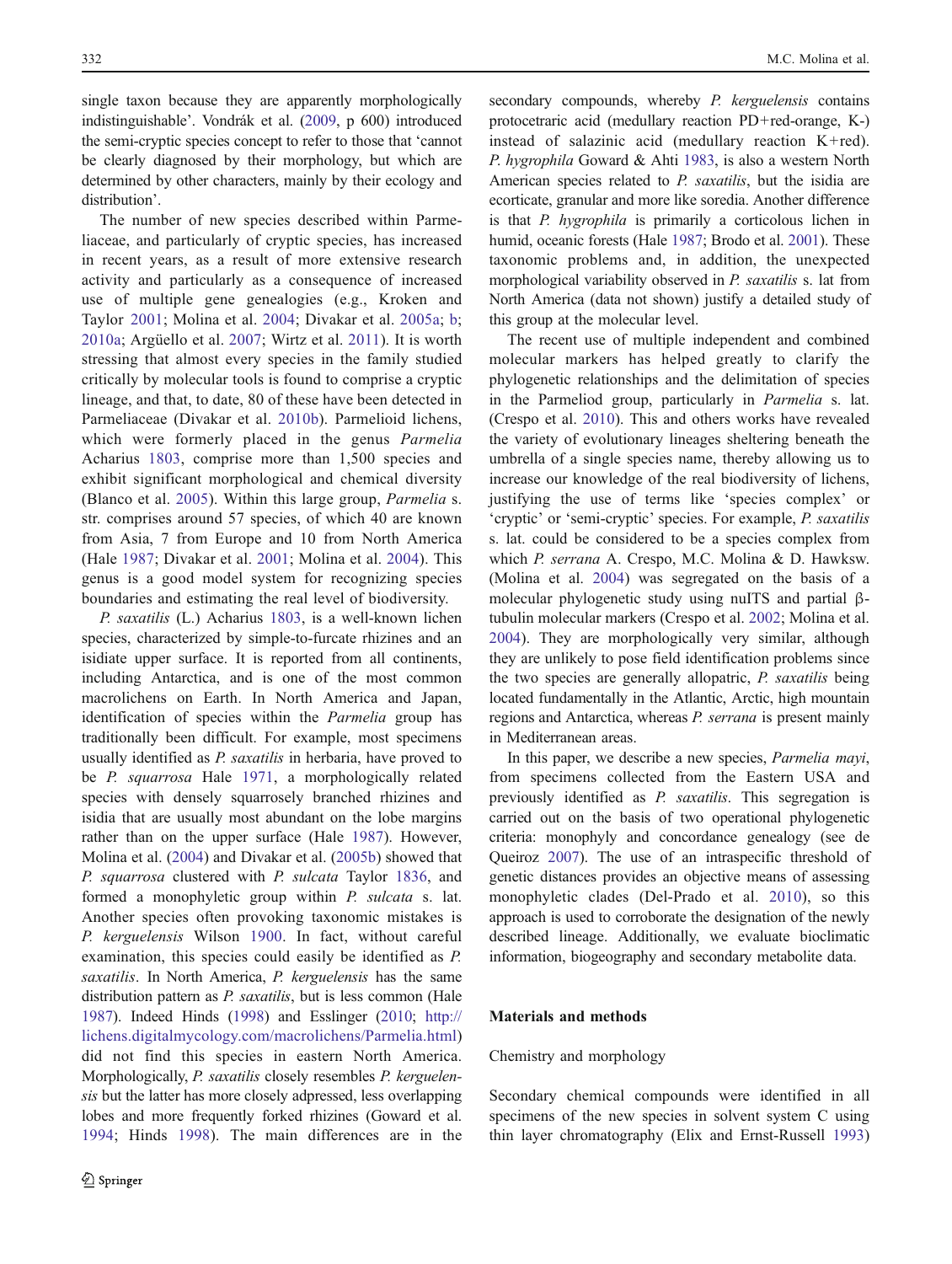and HPLC with reversed-phase columns, gradient elution and benzoic and solorinic acids as standards. The retention index  $(I)$  calculated from the elution time of the appropriate peak with reference to the standards was used for identification (Feige et al. [1993](#page-10-0)).

Thallus morphology of all specimens of the P. saxatilis– P. mayi complex included in the molecular analyses were studied under a Leica Wild M8 dissecting microscope. The characters observed were lobe shape, width, pseudocyphellae, isidia and rhizines, because species in Parmelia are differentiated traditionally on the basis of these features. Ascospores were not studied due to the absence of apothecia. Widths were measured to the nearest 0.1 mm using a CBS Beck Kassel calibrated under an 8x magnifier. At least ten measurements of the variables were made in the different specimens of the *P. saxatilis–P. mayi* complex.

## Molecular methods

#### Taxon sampling

Thirty-two specimens representing 11 species of Parmelia s. lat. were examined in this study. Detailed collection information is presented in Table [1](#page-3-0). P. squarrosa, P. sulcata and P. barrenoae Divakar, M. C. Molina & A Crespo (Divakar et al. [2005b\)](#page-10-0), were selected as the out-group, based on Molina et al. [\(2004](#page-11-0)) and Divakar et al. [\(2005b](#page-10-0)).

## DNA extraction and PCR amplification

Samples prepared from freshly collected and frozen herbarium specimens were ground with sterile glass pestles. Total genomic DNA was extracted using the DNAeasy Plant Mini Kit (Qiagen) according to the manufacturer's instructions, with the slight modifications described in Crespo et al. [\(2001\)](#page-10-0). Dilutions of total DNA were used for PCR amplification of the genes coding for the nuclear ITS rDNA and part of the protein-coding  $β$ tubulin gene. Fungal nuITS rDNA was amplified using the primers ITS1F (Gardes and Bruns [1993\)](#page-10-0), ITS4 (White et al. [1990](#page-11-0)), ITS1-LM (Myllys et al. [1999\)](#page-11-0) and ITS2-KL (Lohtander et al. [1998](#page-11-0)). The partial β-tubulin sequence was amplified using Bt3-LM and Bt10-LM primers (Myllys et al. [2001\)](#page-11-0). PCR amplifications were performed according Molina et al. [\(2004](#page-11-0)). PCR products were cleaned using a Bioclean Columns kit (Biotools; [http://](http://www.biotools.eu) [www.biotools.eu](http://www.biotools.eu)) according to the manufacturer's instructions. Sequencing was performed using the ABI PRISM BigDye terminator Cycle Sequencing Ready Reaction Kit (Applied Biosystems, Foster City, CA) at the Unidad de Genómica (Parque Científico de Madrid). Sequences were assembled and manually edited in BioEdit, version 7.0.4 (Hall [1999](#page-11-0)).

## Sequence alignments and phylogenetic analyses

We generated 10 new nuITS and 11 new β-tubulin sequences for this study. These were aligned with previously published nu ITS and β-tubulin sequences (Table [1\)](#page-3-0). Each data set was aligned separately using Clustal W (Thompson et al. [1994\)](#page-11-0) and adjusted manually. We excluded 16 bp in the nuITS rDNA (in ITS1 region) data set that could not be aligned with statistical confidence from the phylogenetic analysis. Ambiguously aligned regions were delimited manually.

The nucleotide substitution models were selected statistically with the help of jModelTest (Posada [2008;](#page-11-0) program available at [http://darwin.uvigo.es\)](http://darwin.uvigo.es). Models were selected by consideration of the Akaike information criterion (AIC; Akaike [1974\)](#page-10-0) and the Bayesian information criterion (BIC; Schwarz [1978](#page-11-0)). The following models were used: (1) for ITS, the General Time Reversible substitution model (Tavaré [1986\)](#page-11-0) with estimation of invariant sites and the assumption of a gamma distribution with six rate categories  $(GTR + I + G)$  had the lowest  $-\ln L$  value according to the AIC the model used, and the second lowest according to BIC (the lowest value in this case corresponded to the model  $TIM2+I+G$ , which was not implemented either in MrBayes or PhyML); (2) for the β-tubulin region, the model selected was also the  $GTR + I + G$ , the model with the third according to the AIC and BIC, although the two models with lower−lnL values (TVM+G and TIM3+I+G) were not implemented either in MrBayes or in PhyML. The same models were used for different partitions in the analysis of the combined datasets and also for single loci.

The alignment of the combined data set was analyzed using maximum parsimony (MP), maximum likelihood (ML) and a Bayesian approach (B/MCMC). MP analyses were performed using the PAUP\* 4.0b10 program (Swofford [2003\)](#page-11-0). Heuristic searches with 1,000 random taxon addition replicates were conducted with the tree-bisectionreconnection (TBR) branch swapping and MulTrees option, with equally weighted characters, and gaps treated as missing data. Bootstrapping (Felsenstein [1985\)](#page-10-0) was performed on the basis of 2,000 pseudoreplicates with the same settings as for the heuristic search.

We used a MP approach to examine the heterogeneity in phylogenetic signal between the two data partitions (de Queiroz [1993;](#page-10-0) Buckley et al. [2002](#page-10-0); Divakar et al. [2010c\)](#page-10-0). The level of bootstrap was used to detect significance levels of localized incongruence between the two gene partitions. For the two genes and the concatenated analyses, 2,000 bootstrap replicates as described above were performed using PAUP\* and the 70% majority-rule bootstrap tree was constructed. We interpreted this bootstrap value as being strong support for a particular node and identified the conflicted nodes by comparing each gene partition with a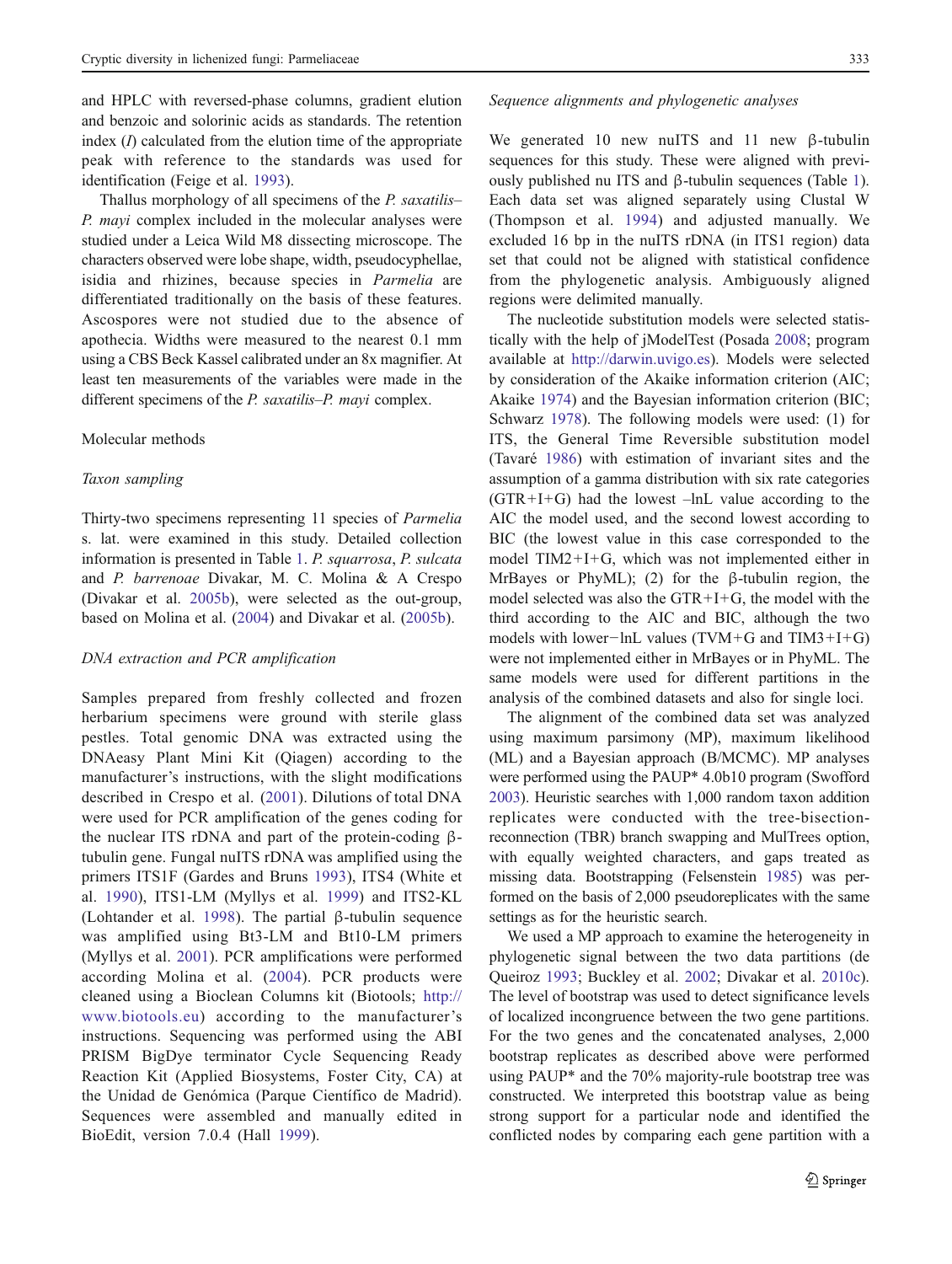| $\mathrm{N}^{\mathrm{o}}$ | Species        | Locality                                                                                                                                       | Herbarium<br>acc. no | GenBank accession no. |                  |
|---------------------------|----------------|------------------------------------------------------------------------------------------------------------------------------------------------|----------------------|-----------------------|------------------|
|                           |                |                                                                                                                                                |                      | <b>ITS</b>            | $\beta$ -tubulin |
| 1                         | P. adaugescens | Hokkaido (Tokyo), Japan                                                                                                                        | <b>MAF 7277</b>      | AY036991              | AF391146         |
| $\overline{2}$            | P. adaugescens | Hokkaido (Tokyo), Japan                                                                                                                        | <b>MAF 7292</b>      | AY036992              | AF391145         |
| 3                         | P. adaugescens | Hokkaido (Tokyo), Japan                                                                                                                        | <b>MAF 7291</b>      | AY036993              | AF391144         |
| $\overline{4}$            | P. discordans  | South Aberdeen Mountain (Scotland) UK                                                                                                          | MAF 10232            | AY583212              | AY583213         |
| 5                         | P. ernstiae    | Puerto de Corrales (Burgos), Spain                                                                                                             | MAF 9749             | AY295110              | AY295117         |
| 6                         | P. ernstiae    | Niedersachsen (Reg.-Bez-Lüneburg), Germany                                                                                                     | <b>HBG 4619</b>      | AF410833              | AF410841         |
| 7                         | P. ernstiae    | Schleswig-Holstein (Grossolt), Germany                                                                                                         | HBG 64331            | AF410834              | AF410842         |
| 8                         | P. hygrophila  | Mendocino, Fick rock road (California), USA                                                                                                    | MAF 15770            | JN609436              |                  |
| 9                         | P. mayi        | Berkshire Co., Mount Washington township,<br>Mount Everett (Massachusetts), USA                                                                | MAF 15767            | <b>JN609437</b>       | JN609425         |
| 10                        | P. mayi        | Berkshire Co., Mount Washington township,<br>Mount Everett (Massachusetts), USA                                                                | MAF 15766            | <b>JN609438</b>       | <b>JN609426</b>  |
| 11                        | P. mayi        | Berkshire Co., Mount Washington Township,<br>Mount Everett (Massachusetts), USA                                                                | MAF 15765            | <b>JN609439</b>       | JN609427         |
| 12                        | P. mayi        | Grafton Co., Franconia, White Mountain National<br>Forest, South Twin Mountain (New Hampshire), USA                                            | MAF 15768            | AF350033              |                  |
| 13                        | P. mayi        | Grafton Co., Franconia, Galehead Mountain,<br>White Mountain National Forest, Gale River Trail at<br>Garfield Ridge Trail (New Hampshire), USA | MAF 15769            | AF350034              | <b>JN609428</b>  |
| 14                        | P. omphalodes  | La Plataforma del Calvitero (Salamanca), Spain                                                                                                 | <b>MAF 7062</b>      | AY036998              | AF391131         |
| 15                        | P. omphalodes  | La Plataforma del Calvitero (Salamanca), Spain                                                                                                 | <b>MAF 7044</b>      | AY036999              | AF391132         |
| 16                        | P. pinnatifida | Kola Peninsula, Russia                                                                                                                         | <b>MAF 7274</b>      | AY036987              | AF391134         |
| 17                        | P. pinnatifida | Kola Peninsula, Russia                                                                                                                         | <b>MAF 7272</b>      | AY036988              | AF991133         |
| 18                        | P. saxatilis   | South Aberdeenshire, Glen Muick, Tullich &<br>Glengaim, Paish, Dirnett (Scotland), UK                                                          | MAF 15763            | <b>JN609440</b>       | <b>JN609429</b>  |
| 19                        | P. saxatilis   | South Aberdeenshire, Glen Muick, Ballater (Scotland), UK                                                                                       | MAF 15764            | <b>JN609441</b>       | <b>JN609430</b>  |
| 20                        | P. saxatilis   | (Montana), USA                                                                                                                                 | MAF 15761            | JN609443              | JN609432         |
| 21                        | P. saxatilis   | (Montana), USA                                                                                                                                 | MAF 15762            | <b>JN609442</b>       | JN609431         |
| 22                        | P. serrana     | Batuecas (Cáceres), Spain                                                                                                                      | <b>MAF 7287</b>      | AY036997              | AF391141         |
| 23                        | P. serrana     | Puerto de Navafría (Madrid), Spain                                                                                                             | MAF 9755             | AY295104              | JN609433         |
| 24                        | P. serrana     | La Barranca (Madrid), Spain                                                                                                                    | MAF 9759             | AY215907              | AY295115         |
| 25                        | P. submontana  | Hoya Redonda (Sierra de Cazorla), Spain                                                                                                        | MAF 3729             | AY037000              | JN609423         |
| 26                        | P. submontana  | Ifrane Medium Atlas, Morocco                                                                                                                   | <b>MAF 15440</b>     | JN609434              | EU788018         |
| 27                        | P. submontana  | Ifrane Medium Atlas, Morocco                                                                                                                   | <b>MAF 15550</b>     | JN609435              | <b>JN609424</b>  |
| 30                        | P. barrenoae   | Marvào (Sao Mamede), Portugal                                                                                                                  | <b>MAF9900</b>       | AY579450              | AY579464         |
| 31                        | P. squarrosa   | Forge Creek (TN), USA                                                                                                                          | MAF 7293             | AY036977              | AY580308         |
| 32                        | P. sulcata     | Ventorrillo (Madrid), Spain                                                                                                                    | <b>MAF 9901</b>      | AY579447              | AY579462         |

<span id="page-3-0"></span>Table 1 Specimens used in the study, country, herbarium accession and GenBank accession number. Numbers in the first column (Nº) correspond to the number of the corresponding sequence in the molecular phylogenetic tree. New sequences are indicated in bold. ITS Internal transcribed spacer

threshold between conflicting  $(\geq 70\%$  bootstrap) and nonconflicting (≤70% bootstrap) nodes (Hillis and Bull [1993](#page-11-0)). If no conflict was evident, it was assumed that the two data sets were congruent and could be combined.

Maximum likelihood analyses were performed using PhyML 3.0 on the program's online web server: [http://atgc.](http://atgc.lirmm.fr/phyml) [lirmm.fr/phyml](http://atgc.lirmm.fr/phyml) (Guindon and Gascuel [2003\)](#page-10-0) with 2,000 nonparametric bootstrap replicates to assess confidence of the nodes and otherwise, the default settings of the web server were used. The B/MCMC analyses were conducted using the MrBayes 3.1.2 program (Huelsenbeck and Ronquist [2001\)](#page-11-0). Parallel runs were made with 3,000,000 generations starting with a random tree and employing 12 simultaneous chains each. Trees were sampled every 200 generations for a total of 30,000 trees. The first 300,000 generations (i.e., the first 3,000 trees) were discarded as burn-in for the chain. To assess putative lineages across individual gene trees and to identify the presence of the same clades in the single-locus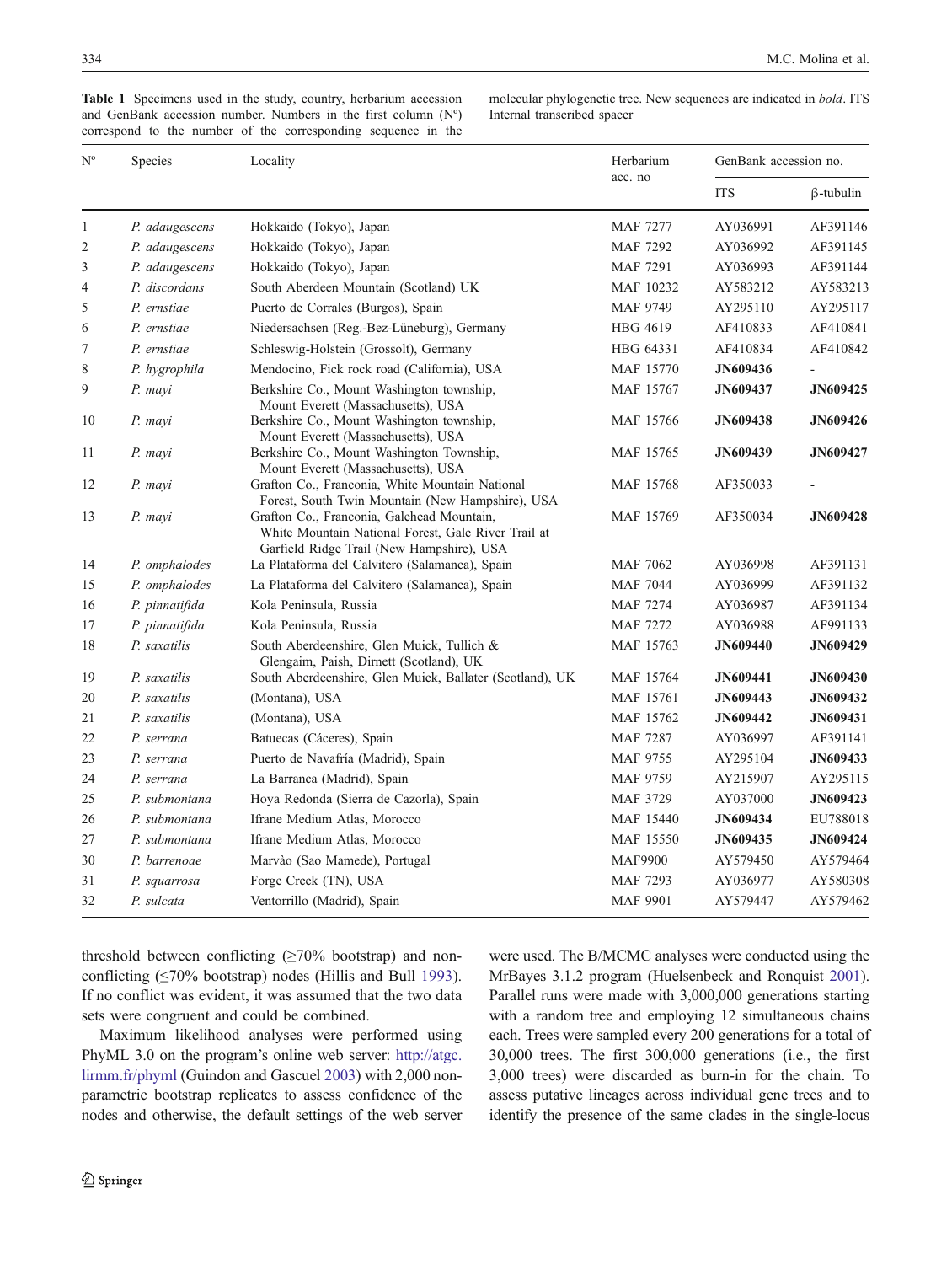genealogies, each data set (ITS and β-tubulin) was analyzed separately using the same settings.

We plotted the log-likelihood scores of sample points against generation time using TRACER 1.0 ([http://](http://evolve.zoo.ox.ac.uk/software.html/tracer/) [evolve.zoo.ox.ac.uk/software.html/tracer/](http://evolve.zoo.ox.ac.uk/software.html/tracer/)) to ensure that stationarity was achieved after the first 300,000 generations, checking whether the log-likelihood values of the sample points had reached a stable equilibrium (Huelsenbeck and Ronquist [2001](#page-11-0)). We also used the AWTY program (Nylander et al. [2007\)](#page-11-0) to compare split frequencies in the different runs and to plot cumulative split frequencies to ensure that stationarity was reached. For the remaining 54,000 trees (27,000 from each parallel run) a majority-rule consensus tree with average branch lengths was calculated using the sumt option in MrBayes.

In the combined data set, a conservative approach for interpreting support values was considered. Only clades that received  $\geq 70\%$  bootstrap support in MP and ML analyses and posterior probabilities (PPs)  $\geq 0.95$  were considered to be strongly supported. Phylogenetic trees were drawn using TREEVIEW (win32) 1.5.2. (Page [1998](#page-11-0)). Alignments are available at TreeBase [\(http://www.treebase.](http://www.treebase.org) [org](http://www.treebase.org)) under study accession number S11404, and matrix and phylogenetic tree accession numbers M8570, M8571, M8572; and Tr43766, Tr43767, and Tr43768.

#### Calculation of genetic distances

Pairwise maximum likelihood distances (given as the number of nucleotide substitutions per site) between the ITS rDNA sequences in the analysis were calculated with TREE-PUZZLE 5.2 (Strimmer and Von Haeseler [1997\)](#page-11-0) using the HKY+G (Hasegawa et al. [1985](#page-11-0)) model of nucleotide substitution with among-site variation, and assuming a discrete gamma distribution with six rate categories. We also used a GTR model to compare the pairwise genetic distances obtained by HKY+G. This gave the same results. Only these two models were implemented in TREE-PUZZLE 5.2.

# Biogeography and bioclimatic features

In this study, special emphasis was placed on the study of the bioclimatic features of localities of all specimens of Parmelia mayi and P. saxatilis mentioned in Table [1.](#page-3-0) Additionally, 30 samples of *P. saxatilis* from different distant geographical regions, 25 of them selected from MAF herbarium material and 5 from Esslinger ([2010](#page-10-0) checklist), were also examined. For this purpose, we used the bioclimatic proposals of Rivas-Martínez and Rivas Sáenz [\(2011](#page-11-0)), and those of the specific studies of North American Boreal and Western Temperate Vegetation (Rivas-Martínez et al. [1999\)](#page-11-0).

#### Results

#### Phylogenetic analysis

The size of the ITS PCR product obtained ranged between 600 and 800 bp. The differences in size were due to the presence and absence of insertions of ~200 bp identified as group I introns (Gutierrez et al. [2007\)](#page-11-0) and to the different primer pairs used. Using ITS1F and ITS4 primers set enabled us to detect group I introns if they were present in the samples. The product was located at the 3' end of the small ribosomal DNA subunit (SSU). In some cases we used the primer pairs ITS1LM and ITS2KL, in which case this intron could not be sequenced due to the location. We excluded introns and 16 bp of the ITS1 (positions located in the alignment 115–119, 123, 128–139) from the analysis. The data matrix had 495 unambiguously aligned nucleotide positions in the nu ITS and 774 in the β-tubulin partitions. Ninety characters were variable in the nu ITS and 72 in the βtubulin data set. Testing for topological incongruence showed no supported conflicts (results not shown), so single-gene data sets were combined and analyzed. Since the topologies of the MP, ML and B/MCMC analyses were identical, only the 50% majority-rule consensus tree of Bayesian tree sampling is shown, the nodes in bold being those that received strong support in all three analyses (i.e.,  $PP \geq 0.95$  in the B/MCMC analysis and  $\geq$ 70% for the MP and ML bootstraps) (Fig. [1](#page-6-0)).

In the topology of this tree, it should be noted that all specimens of P. mayi collected from East North America and previously identified as P. saxatilis s. str. form a supported monophyletic group located at a basal position, as a sister group to the clade including the samples of P. saxatilis s. str. (Fig. [1](#page-6-0)). In the genealogical single locus analyses all specimens of P. mayi clustered in a wellsupported monophyletic group. In the ITS tree the P. mayi clade received support (PP 1.0 and MP bootstrap 98) and the same clade was also found in the β-tubulin tree, supported with PP 0.99 and MP bootstrap 82 (results not shown). Phylogenetic relationships among clades remained unresolved in the ITS and β-tubulin gene trees.

Morphological and chemical analysis

No synapomorphic morphological characters supporting these taxa were detected.

The phenol compositions of several species related morphologically to Parmelia saxatilis are presented in Table [2.](#page-6-0) Some differences in phenol composition are noteworthy: P. mayi contains alectorialic acid, aliphatic acids (such as lichesterinic, protolichesterinic, nephrosterinic, isonephrosterinic acids) and alectorialic acid, but lacks chloroatranorin.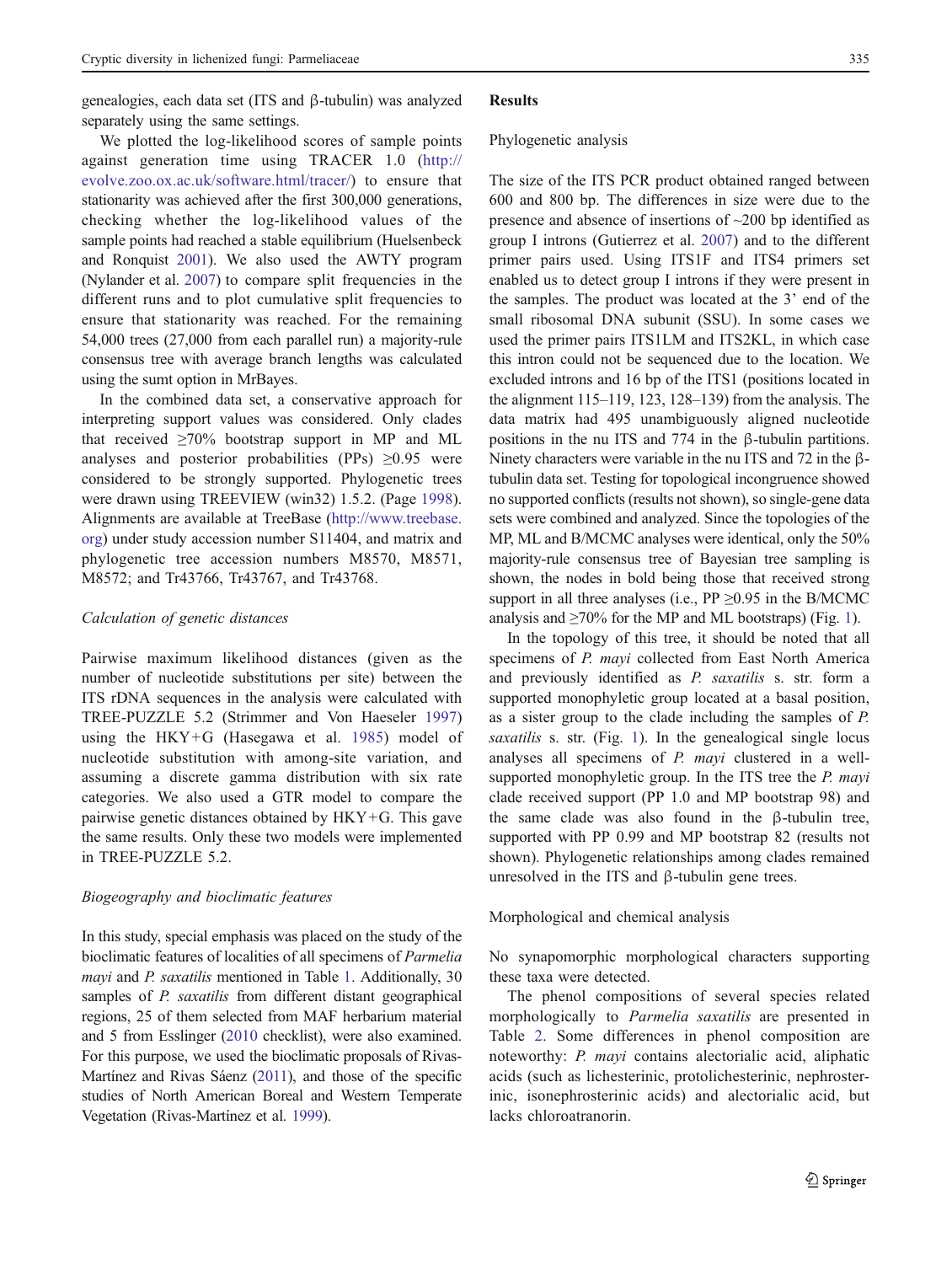



 $0.1$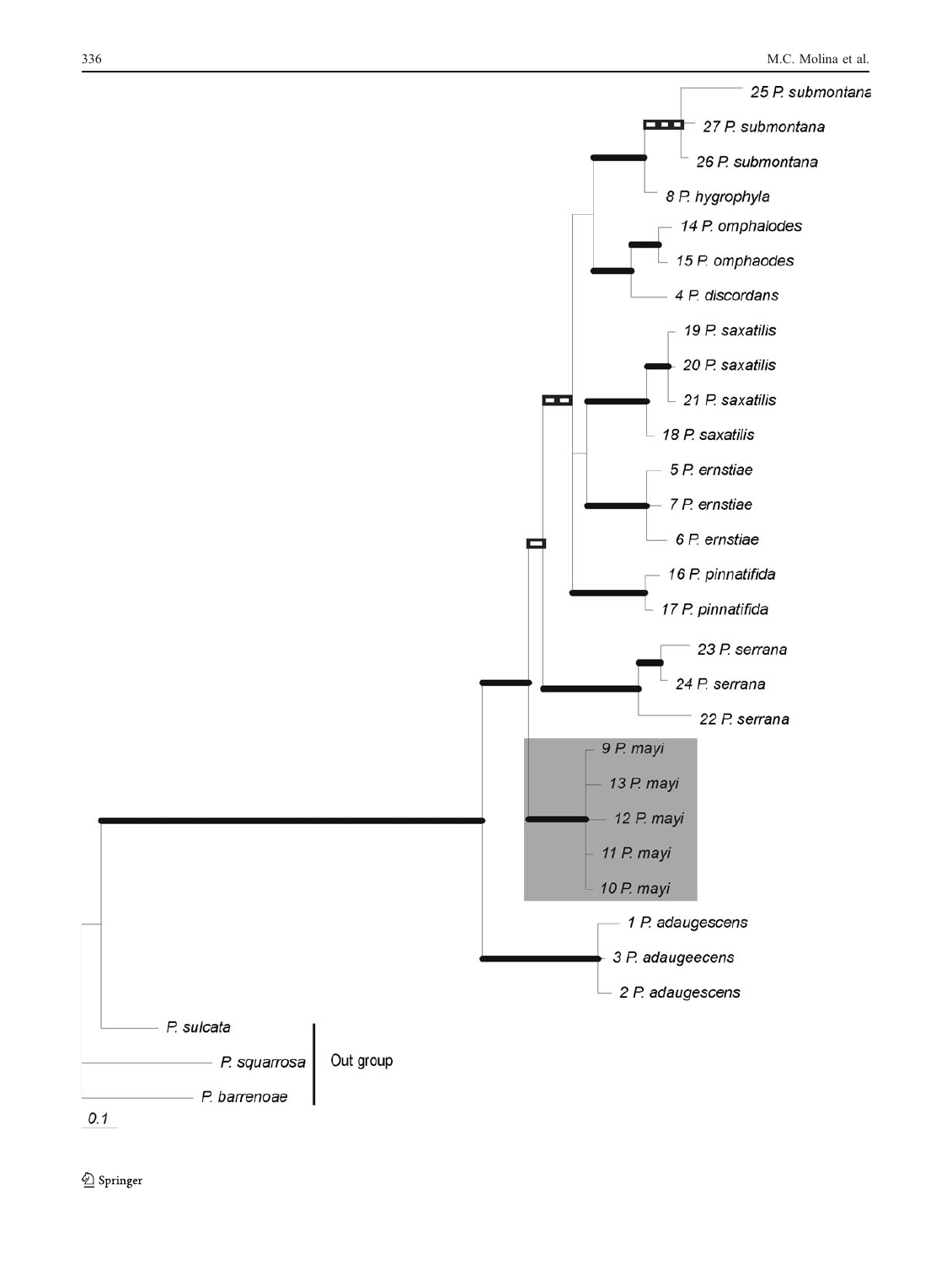<span id="page-6-0"></span>Fig. 1 A 50% majority-rule consensus tree of the molecular phylogenetic relationships in the genus Parmelia based on 54,000 trees from a B/MCMC tree-sampling procedure from a combined data set of nu ITS and β-tubulin sequences. Branches that received strong support in all three analyses (i.e., PP≥0.95 in B/MCMC analysis and≥ 70% in MP and ML bootstraps) are indicated in bold. The branches that received strong support both in B/MCMC analysis and MP bootstrap are indicated by three empty squares and the branches that received strong support only either in B/MCMC or ML bootstrap analysis are indicated by two and one empty squares, respectively. Scale bar=0.1 substitutions per site

## Genetic distances

Pairwise maximum likelihood distances between all haplotypes of Parmelia mayi ranged from 0.002 to 0.004 nucleotide substitutions per site (s/s), with a mean value of  $0.003 \pm 0.001$  s/s. Pairwise distances between the haplotypes of P. mayi and P. saxatilis ranged from 0.025 to 0.027 s/s, with a mean value of  $0.026 \pm 0.002$  s/s. Finally, the comparison between the haplotypes of P. mayi and other haplotypes within the genus *Parmelia* ranged from 0.017 to 0.035 s/s, with a mean value of  $0.0275 \pm 0.004$  s/s.

## Bioclimatology and biogeography

Parmelia mayi seems to be an endemic lichen species currently known to be distributed throughout the orophilous territories (high mountain areas) of the Northern Appalachian Mountains (White Mountains, Taconic Mountains). We recorded populations from the highest elevations, such as the peaks of Mounts Everett and Washington. The precise bioclimatic conditions in these areas are extreme. The general bioclimate, according to the available climatic data, is Temperate (Rivas-Martínez and Rivas Sáenz [2011](#page-11-0) website; US-NOAA Eastern Regional Climate Center;

Table 2 Phenol compositions of Parmelia saxatilis s. lat. Parmelia mayi analyzed in this study; data for P. ernstiae, P. saxatilis and P. serrana are taken from Thell et al. ([2008\)](#page-11-0).  $++=$ major,  $+=$ minor,  $\pm$ = trace, -=absent

| Phenol compounds        |        | P. mayi P. saxatilis P. serrana P. ernstiae |                |                |
|-------------------------|--------|---------------------------------------------|----------------|----------------|
| Atranorin               | $^{+}$ | $^{+}$                                      | $^{+}$         | $^+$           |
| Chloroatranorin         |        | $^{+}$                                      | $^{+}$         | $\pm$          |
| Salazinic acid          | $++$   | $^{++}$                                     | $^{++}$        |                |
| Consalazinic acid       | $^{+}$ | $^{+}$                                      | $^{+}$         | $^+$           |
| Lobaric acid            | $^{+}$ | $^{+}$                                      |                | $\pm$          |
| Alectorialic acid       | $^{+}$ |                                             |                |                |
| Nephrosterinic acid     | $^{+}$ |                                             | $\overline{+}$ | $^+$           |
| Lichesterinic acid      | $^{+}$ |                                             | $^{+}$         | $\pm$          |
| Protolichesterinic acid | $+$    |                                             | $^{++}$        | $^+$           |
| Isonephrosterinic acid  | $+$    |                                             | $^{++}$        | $\overline{+}$ |
| Protocetraric acid      |        |                                             | $\pm$          | $^+$           |

[http://www.erh.noaa.gov/\)](http://www.erh.noaa.gov/), ranging from hemiboreal and orotemperate (subalpine) to cryorotemperate thermotypes. A topographic Boreal macrobioclimate can be distinguished clearly on the highest summits and ridge tops.

At higher altitudes, the red spruce-balsam fir forests (Piceo rubentis-Abietetum balsameae Marcotte & Grandtner, 1974), which occur in the mid-mountain areas, decline and only balsam fir structures the conifer forests, sometimes with black spruce (*Picea mariana*). This allows us to recognize a southern variant of the association Abietetum balsameae Damman, 1964. At the treeline, trees are stunted due to the harsh growing conditions, including extreme wind and ice abrasion. In the 'krummholz', balsam fir and black spruce form prostrate mats or 'flag trees', which indicate the prevailing wind direction. The highest areas have a cryorotemperate bioclimatic character (continental temperate bioclimate) or, in some local areas, a true Boreal macrobioclimate.

The Mount Washington Observatory is located at the summit of Mount Washington, NH, and is the highest mountain of the Presidential range. The weather is very severe here throughout most of the year, with conditions approximating those of much higher latitudes.

We include a bioclimate diagram from the climatic station close to the P. mayi collection area, showing temperature (−2.8°C annual average) and rainfall (1,881 mm annual average) graphs (Fig. [2a\)](#page-7-0). We add the bioclimate diagram from a selected Parmelia saxatilis locality from the conterminous US: Montana, Red Lodge (Fig. [2b](#page-7-0)), a comparable locality much further west. All the P. saxatilis areas studied have a similar bioclimate, with an annual average temperature of 4.9°C and an annual average rainfall of 506 mm. P. saxatilis is a worldwidedistributed species that grows in different macrobioclimates: Temperate (e.g., North and Central Europe, North America), Mediterranean (e.g., South and Southwest Europe) and Tropical (e.g., Southeast Asia). It has even been reported from Antarctica. The climogram of a single locality from North America with a typical Temperate macrobioclimate is presented as a bioclimatic model (see Fig. [2b](#page-7-0)). P. saxatilis did not occur in the bioclimatic conditions where P. mayi is currently found.

## Discussion

Several factors support species status for *P. mayi*, including phylogenetic analyses, ITS pairwise distance values, the unique composition of the secondary compounds and bioclimatic/ecological features, and the presence of the type-I intron.

The combination of nu ITS rDNA and partial β-tubulin genes enabled us to derive the phylogeny of this group. All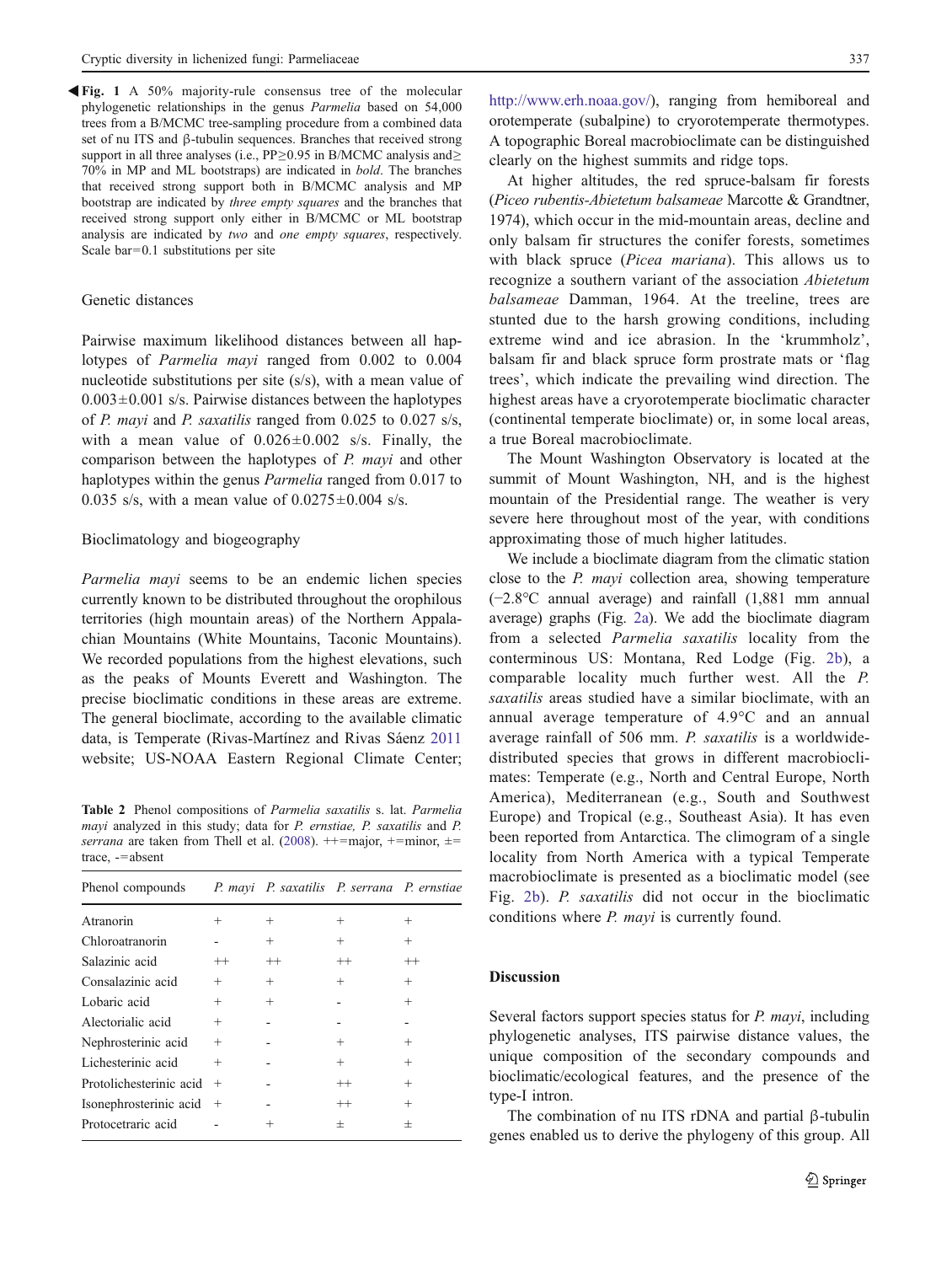<span id="page-7-0"></span>

precipitation. Date source: <http://www.globalbioclimatics.org>

specimens of P. mayi collected from East North America clustered in a strongly supported reciprocal monophyletic group (Fig. [1](#page-6-0)). However, although the monophyly of this group is clear, the phylogenetic relationships with the other species are not resolved. P. mayi could be segregated on the basis of two operational phylogenetic criteria (see de Queiroz [2007\)](#page-10-0): (1) monophyletic criteria, consisting of an ancestor and all of its descendants, are commonly inferred from the possession of shared derived character states (Donoghue [1985](#page-10-0)); and (2) genealogical criteria, where, over time, there has been an exclusive coalescence of alleles. In other words, all alleles or haplotypes of a given locus are descended from a common ancestral allele not shared with those of other species and are therefore reciprocally monophyletic (Baum and Shaw [1995;](#page-10-0) Hudson and Coyne [2002](#page-11-0)). Several authors have highlighted the need to identify the presence of the same clades in different single-locus genealogies, which may be taken as evidence that the clades are reproductively isolated lineages (Dettman et al. [2003](#page-10-0); Pringle et al. [2005](#page-11-0)). Our results show a concordance genealogy (Avise [2000\)](#page-10-0) in which the phylogenetic tree topologies obtained from two independent molecular markers (nuITS and partial β-tubulin gene) are congruent, and the same strongly supported monophyletic clade is found in two independent gene trees. These results provide evidence that the P. mayi clade is a reproductively isolated and reciprocal lineage that merits species-level recognition.

With a few exceptions (Kroken and Taylor [2001;](#page-11-0) Divakar et al. [2010a](#page-10-0)), in the majority of the cases where potential cryptic species has been identified, only single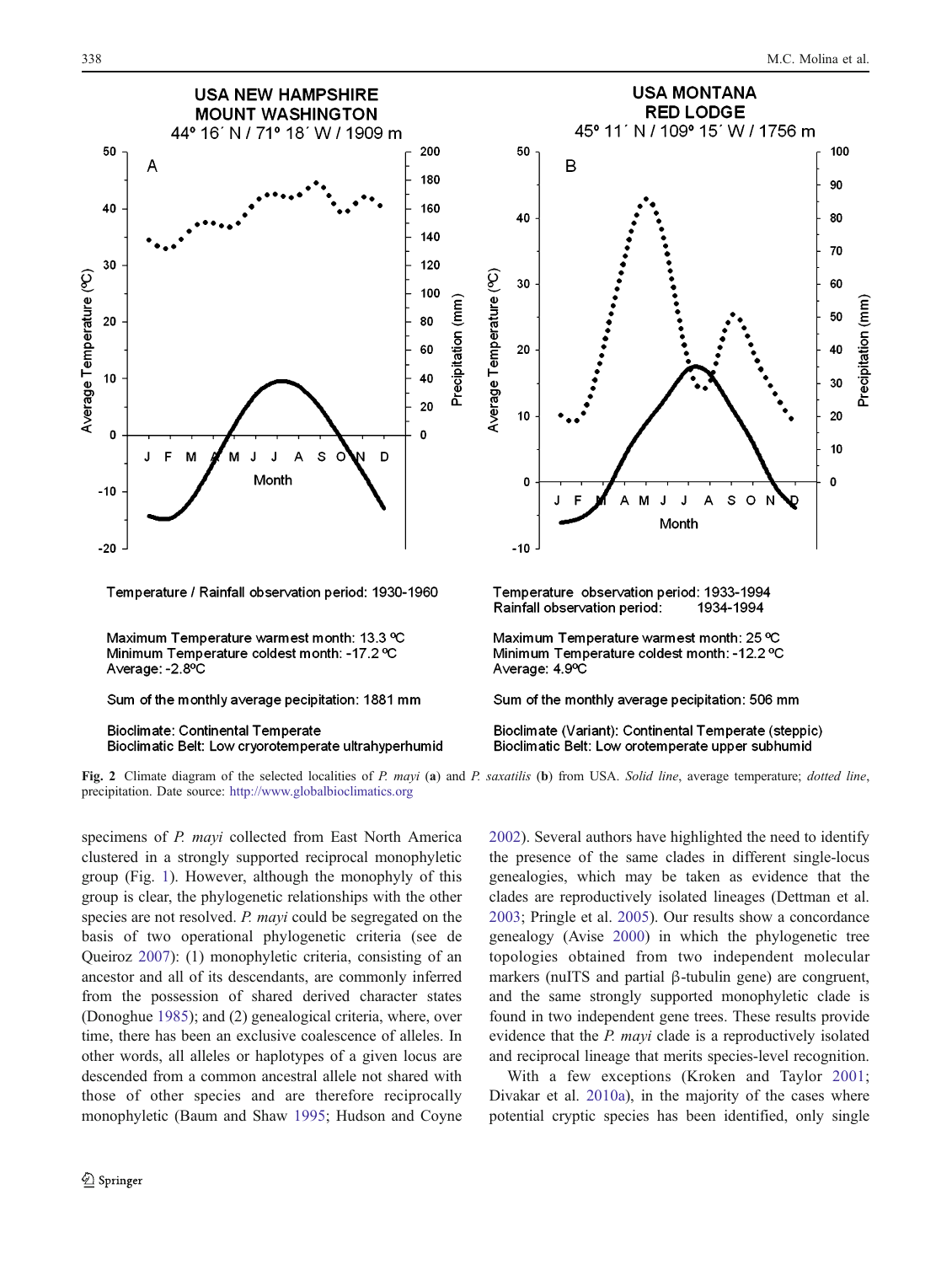locus nuITS rDNA are used (Vondrák et al. [2009](#page-11-0)). However, multi-locus studies are highly recommended in order to examine critically species boundaries in lichenized fungi (Divakar et al. [2010a](#page-10-0)).

Another criterion for separating these two species is established by calculating the genetic distances between P. mayi and the other morphospecies. Del-Prado et al. ([2010\)](#page-10-0) established inter- and intra-specific pairwise distance thresholds in parmelioids using ITS sequences. In the genus Parmelia, interspecific distances ranged from 0.019 to 0.116 nucleotide s/s. The results obtained from the present study show a clear threshold gap between P. mayi and all other Parmelia species. The values obtained are within the interspecific ranges that allow us to consider P. mayi as a species different from the others described so far. Moreover, intraspecific distances in the Parmelia genus ranged from 0.002 to 0.012 s/s (Del-Prado et al. [\(2010](#page-10-0)), with values of  $0.002$  to  $0.004$  (s/s) between  $P$ . mayi haplotypes, indicating relatively low genetic variability within this species. It is worth pointing out that the pairwise distances within *P. mayi* are of the order of 10x lower than between it and the other species.

Additionally, P. mayi shows a different pattern of phenolic composition (Table [2\)](#page-6-0) from other Parmelia species within the Parmelioid group (Thell et al. [2008](#page-11-0)). This exclusive feature of the clade is not the reason for the delimitation but should be considered as a synapomorphic character evaluated a posteriori (Lumbsch [1998](#page-11-0)).

Parmelia mayi grows sporadically in orophilous regions throughout the northern Appalachian Mountains. Following the biogeographical approach to North America by Rivas-Martínez et al. ([1999\)](#page-11-0), its natural area covers the 'Appalachian sector' ('Appalachian Province', 'North America Atlantic Region'). We did not have enough data to expand its area to the southern Appalachian mountain regions ('South Appalachian sector'). The approach of Sayre et al. [\(2009](#page-11-0)) based on previous proposals by Comer et al. ([2003\)](#page-10-0) includes the area known as 'Laurentian and Acadean'—a region close to the 'Central Interior and Appalachian' region−. This region has extreme weather conditions (Fig. [2a\)](#page-7-0). In contrast, P. saxatilis is a cosmopolitan species in temperate and mediterranean areas (Molina et al. [2004\)](#page-11-0) usually located in regions with annual average temperature and low rainfall (Fig. [2b](#page-7-0)). According to the Esslinger checklist [\(2010](#page-10-0), [http://lichens.digitalmycology.com/macro](http://lichens.digitalmycology.com/macrolichens/Parmelia.html) [lichens/Parmelia.html](http://lichens.digitalmycology.com/macrolichens/Parmelia.html)) P. saxatilis has been described in five localities close to the *P. mayi* collection site. Three of these are at an altitude below 300 m (two in Massachusetts and one in Connecticut), so these specimens probably correspond to P. saxatilis s. str. However, the other two were collected from high mountains, one in White Mountain (NH), and so may correspond to samples of P.

mayi, considering the proximity and altitude of the collected areas. Given the antiquity of the specimens it is not possible to make a molecular confirmation, but it would be worth collecting fresh material from these locations to confirm the identification.

The new Parmelia species can be easily confused with other Parmelia that are morphologically related to P. saxatilis if it is not critically examined by its morphological and chemical characters. For example, P. hygrophila is a species related to, and sometimes confused with, P. saxatilis s. str. (Hale [1987;](#page-11-0) Brodo et al. [2001\)](#page-10-0), although the molecular phylogenetic tree obtained (Fig. [1\)](#page-6-0) revealed a closer relationship with P. submontana Hale [1987](#page-11-0), rather than P. saxatilis s. str., and no close relationship with the new species was found. Moreover, it is distributed in the Pacific Northwest. Another species that is often the subject of taxonomic mistakes is P. kerguelensis. Unfortunately, we could not obtain a sequence of P. kerguelensis for inclusion in this molecular analysis. However, as this species and P. mayi appear generally to be allopatric, field identification problems in ecological and inventory studies seem unlikely in practice. Moreover, P. kerguelensis, P. saxatilis and P. mayi seem to have different secondary metabolic patterns, since *P. kergelensis* has protocetraric acid rather than salazinic acid, which is present in *P. saxatilis* and *P. mayi.* Nevertheless, the analysis of P. kerguelensis in future studies of this group is highly recommended.

Finally, the tree topology shows that *P. discordans* Nylander, 1886, is a sister group of P. omphalodes (L.) Acharius [1803.](#page-10-0) Many lichenologists do not agree about the status of P. discordans, as it appears to be a 'chemical species' (Hawksworth [1976;](#page-11-0) Hale [1987\)](#page-11-0). The phylogenetic tree confirms the strong relationship between these taxa, although establishing the reciprocal monophyly of both species would require a larger number of samples.

Although lichenologists have refrained from naming cryptic species for several reasons (Crespo and Pérez-Ortega [2009](#page-10-0)), we consider it essential to describe taxonomically those specimens that fall into clear reciprocal monophyletic clades and whose pairwise genetic distance values are within the interspecific threshold. Otherwise, if we keep similar species in single taxa this would produce polyphyletic taxa, which is not acceptable. Thus, the reciprocal cryptic lineage obtained in the phylogenetic tree (Fig. [1](#page-6-0)) is described as a new species (Parmelia mayi) here and it is also corroborated with secondary chemistry and genetic distances. Additionally, the new species has a distinct geographic distribution and bioclimatic pattern from those of P. saxatilis. The strength of this study is that it has identified divergent cryptic lineages (reciprocally monophyletic lineages with genetic diversity within a defined intraspecific threshold) and produced independent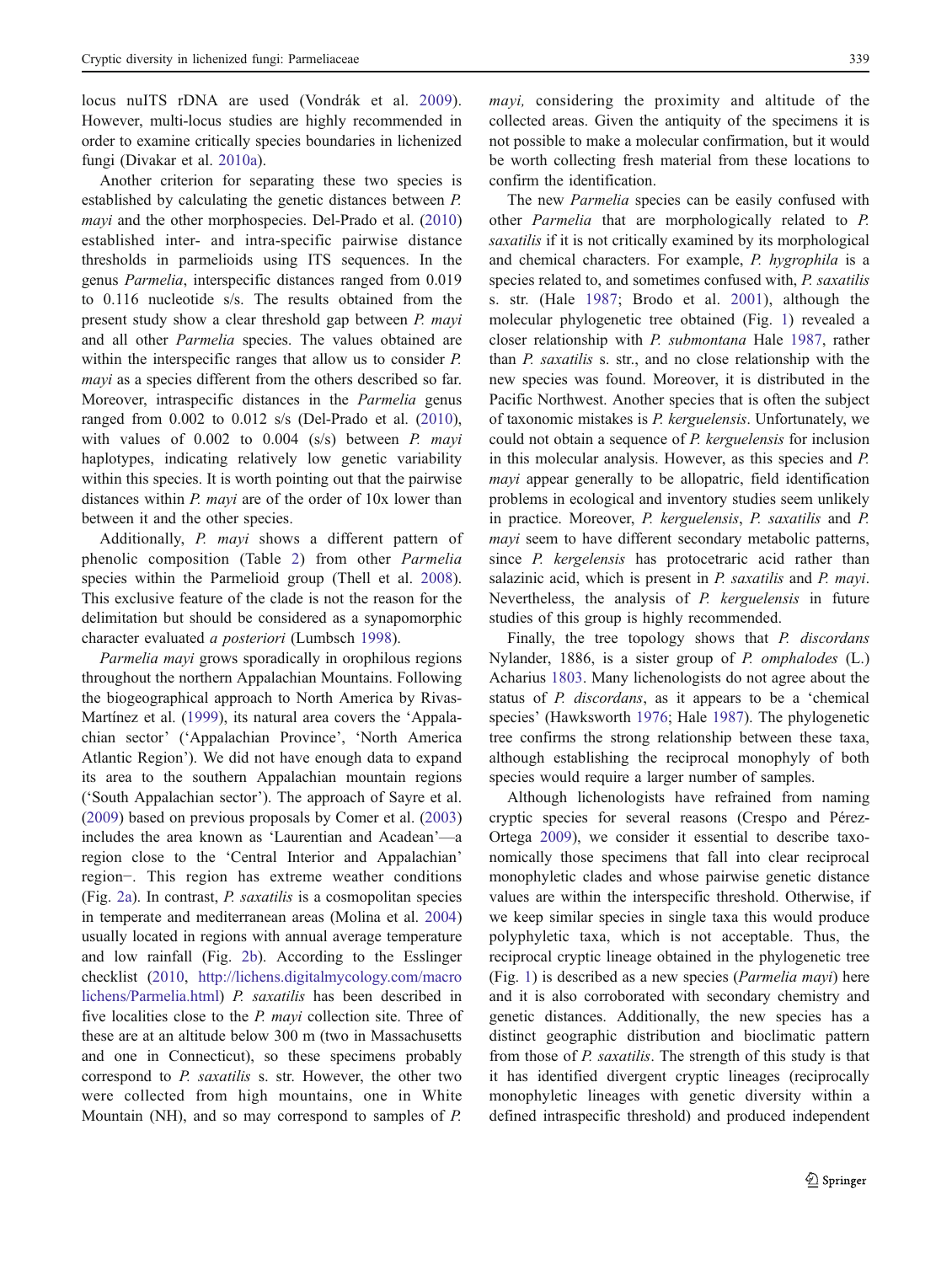data about geographic distribution, chemistry composition and bioclimatic/ecological features that add to our understanding of the real genetic biodiversity within this group of lichenized fungi. While this approach may recognize divergent lineages that are reciprocally monophyletic, it would not be effective in cases of recent speciation events affected by incomplete lineage sorting, rare or ongoing gene flow, etc. Traditional (morphological and/or chemical) methods used to delimit species have failed to detect the divergent cryptic lineages and thus underestimate the actual level of biodiversity in these groups of lichenized fungi.

# Taxonomic section

Parmelia mayi Divakar, A. Crespo, M.C. Molina sp. nov. (Fig. 3)

## Etymology

Parmelia mayi is named in honor of North American lichenologist Dr P. May, the collector of the specimens.

Similis Parmelia saxatilis sed differte in acidum lichesterinicum, protolichesterinicum, nephrosterinicum et isonephrosterinicum continente, et distributione in montis Appalachians septentonalis, et in sequencis molecularis ITS et β-tubulin.

Typus: USA: Massachusetts; Berkshire county, Mount Washington township, Mount Everett, 75–150 mN to NNW of summit tower, 42º 06'N 73º 26'W, alt. 790 m, on trunk of Betula papyrifera, 13 October 2000, P. May 5443 (MAF-Lich 15767, holotypus; BM, GZU isotypus).



Fig. 3 Parmelia mayi habit (MAF-Lich 15767-holotype) (Scale= 2 mm)

## **Description**

Thallus adnate, up to 8 cm across. Lobes short, subirregular, imbricate; margins crenate to deeply notched, 2–4 mm wide. Upper surface gray, foveolate, pseudocyphellate and isidiate, without soralia. Pseudocyphellae laminal, effigurate, raised with white margin, up to 1 mm long, separate towards center but forming a subreticulate network towards periphery. Isidia laminal, crowded towards thallus center, cylindrical, simple to coralloid branched, brown tipped. Medulla white. Lower surface black with brown margin, rhizinate; rhizines evenly distributed, reaching the thallus margin, simple to furcate, up to 1.5 mm long. Apothecia and pycnidia not seen.

## Remarks

The new species resembles Parmelia saxatilis morphologically but differs in phylogenetic position, containing aliphatic acids (lichesterinic, protolichesterinic, nephrosterinic, isonephrosterinic acids) and orotemperate to cryorotemperate bioclimatic conditions (Fig. [2\)](#page-7-0).

# Ecology and distribution

The species grows on siliceous rocks in tundra vegetation, schists, in Quercus open forests, and Abies balsamea, Betula papyrifera tree trunks in spruce-fir forests. At present P. mayi is found in northern Appalachian mountain territories (orophilous regions) of North America at altitudes between 700 and 1,500 m.

# Bioclimatology and biogeography

P. mayi is known only from the high mountain areas with an orotemperate–hemiboreal bioclimate throughout Appalachian sector territories (Rivas-Martínez et al. [1999\)](#page-11-0).

# Molecular data

In the molecular phylogenetic tree (Fig. [1](#page-6-0)), all samples of Parmelia mayi are clustered in a strongly supported monophyletic group, forming an independent lineage. Thus, the new species is related only distantly to morphospecies with a close resemblance such as P. ernstiae, P. saxatilis and P. serrana. Additionally, remarkable differences were found in pairwise maximum likelihood genetic distances. Genetic distances within the haplotypes of P. mayi ranged from 0.002 to 0.004 s/s, while pairwise distances between the haplotypes of P. mayi and P. saxatilis ranged from 0.025 to 0.027 s/s. Furthermore, *P mayii* has a type-I intron in position 1516,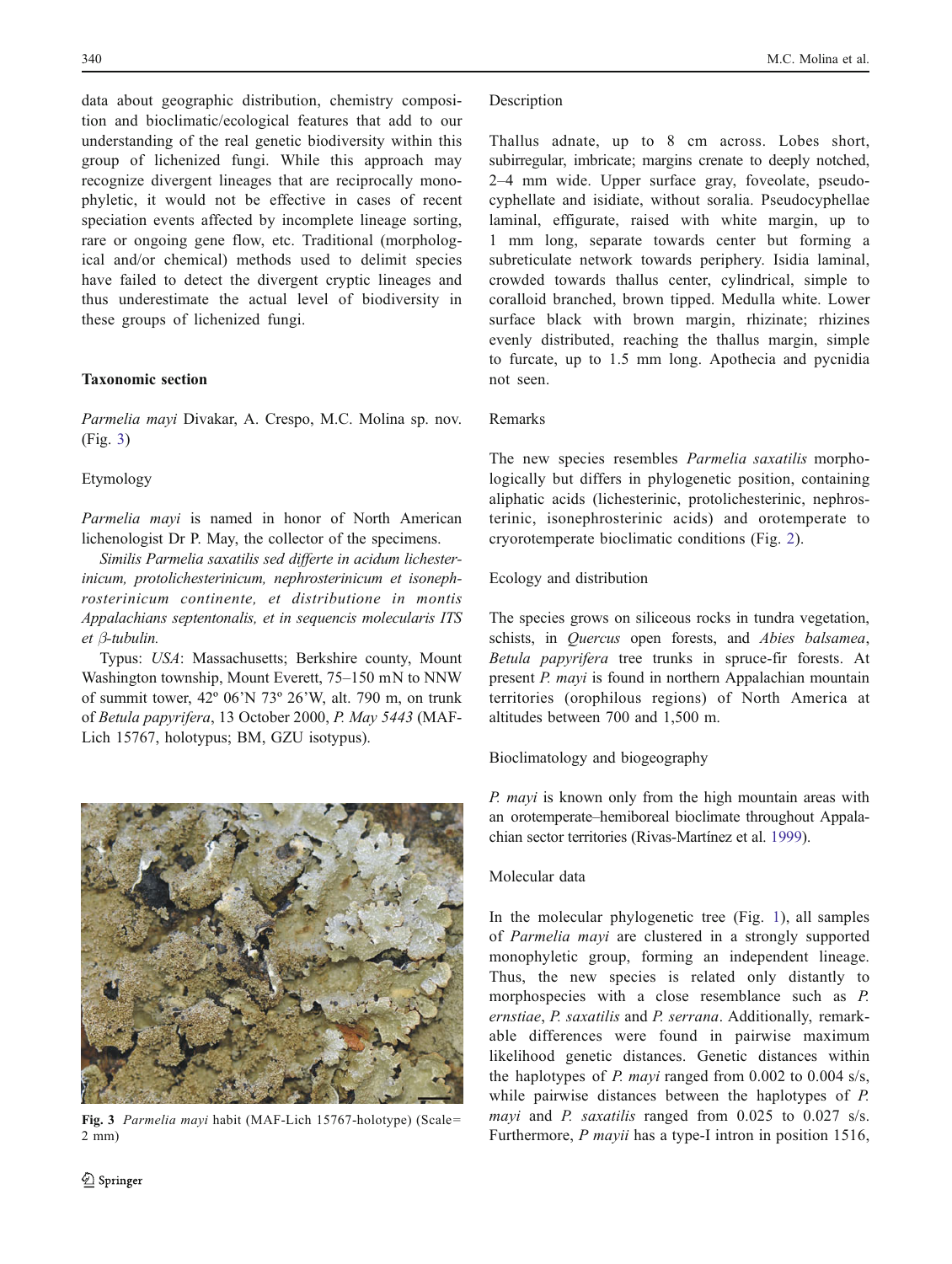<span id="page-10-0"></span>which is also present in *P. saxatilis* but absent from *P.* ernstiae and P. serrana.

Acknowledgments We thank Olaf R. P. Bininda-Emonds, Imke Schmitt and two anonymous reviewers for their valuable comments and suggestions, which improved the manuscript This work was supported by the Spanish Ministerio de Ciencia e Innovación (CGL 2010-21646/BOS), and Ramón y Cajal start-up grant (RYC02007- 01576) to P.K.D. Sequencing was performed in El Centro de Genómica y Proteómica del Parque Científico de Madrid. We are grateful to Phil Mason and Mr. Edison M. Castro for English revision of this manuscript.

#### References

- Acharius, E. (1803). Methodus qua omnes detectos lichenes, Stockholm. Akaike, H. (1974). A new look at the statistical model identification. IEEE Transactions on Automatic Control, 19, 716–723.
- Argüello, A., del Prado, R., Cubas, P., & Crespo, A. (2007). Parmelia quercina (Parmeliaceae, Lecanorales) includes four phylogenetically supported morpho-species. Biological Journal of the Linnean Society, 91, 455–467.
- Avise, J. C. (2000). Phylogeography. Boston, MA: Harvard University Press.
- Baum, D. A., & Shaw, K. L. (1995). Genealogical perspectives on the species problems. In P. C. Hoch & A. G. Stephenson (Eds.), Experimental and Molecular Approaches to Plant Biosystematics (pp. 289–303). St. Louis: Missouri Botanical Garden.
- Bickford, D., Lohman, D. J., Sodhi, N. S., Ng, P. K. L., Meier, R., Winker, K., et al. (2007). Cryptic species as a window on diversity and conservation. Trends in Ecology & Evolution, 3, 148–155.
- Blanco, O., Crespo, A., Divakar, P. K., Elix, J. A., & Lumbsch, H. T. (2005). Molecular phylogeny of parmotremoid lichens (Ascomycota, Parmeliaceae). Mycologia, 97, 150–159.
- Brodo, I. M., Duran Sharnoff, S., & Sharnoff, S. (2001). Lichens of North America. New Haven: Yale University Press.
- Buckley, T. R., Arensburger, P., Simon, C., & Chambers, G. K. (2002). Combined data, Bayesian phylogenetics, and the origin of the New Zealand cicada genera. Systematic Biology, 51, 4–18.
- Comer, P., Faber-Langendoen, D., Evans, R., Gawler, S., Josse, C., Kittel, G., et al. (2003). Ecological systems of the United States. A working classification of U.S. terrestrial systems. Arlington: Nature Serve Publications.
- Crespo, A., & Pérez-Ortega, S. (2009). Cryptic species and species pairs in lichens: a discussion on the relationship between molecular phylogenies and morphological characters. Anales del Jardín Botánico de Madrid, 66, 71–81.
- Crespo, A., Blanco, O., & Hawksworth, D. L. (2001). The potential of mitochondrial DNA for establishing phylogeny and stabilising generic concepts in the parmelioid lichens. Taxon, 50, 807–819.
- Crespo, A., Molina, M. C., Blanco, O., Schroeter, B., Sancho, L. G., & Hawksworth, D. L. (2002). rDNA ITS and β-tubulin gene sequence analyses reveal two monophyletic groups within the cosmopolitan lichen Parmelia saxatilis. Mycological Research, 106, 788–795.
- Crespo, A., Kauff, F., Divakar, P. K., del Prado, R., Pérez-Ortega, S., Amo de Paz, G., et al. (2010). Phylogenetic generic classification of parmelioid lichens (Parmeliaceae, Ascomycota) based on molecular, morphological and chemical evidence. Taxon, 59, 1735–1753.
- de Queiroz, A. (1993). For consensus (sometimes). Systematic Biology, 42, 368–372.
- de Queiroz, K. (1998). The general lineage concept of species, species criteria, and the process of speciation: a conceptual unification and terminological recommendations. In D. J. Howard & S. H. Berlocher (Eds.), Endless Forms: Species and Speciation (pp. 57–75). New York: Oxford University Press.
- de Queiroz, K. (2007). Species concepts and species delimitation. Systematic Biology, 56, 879–886.
- Del-Prado, R., Cubas, P., Lumbsch, H. T., Divakar, P. K., Blanco, A., de Paz, G., et al. (2010). Genetic distances within and among species in monophyletic lineages. Molecular Phylogenetics and Evolution, 56, 125–133.
- Dettman, J. R., Jacobson, D. J., & Taylor, J. W. (2003). A multilocus genealogical approach to phylogenetic species recognition in the model eukaryote neurospora. Evolution, 57, 2703–2720.
- Divakar, P. K., Upreti, D. K., & Elix, J. A. (2001). New species and new records in the lichen family Parmeliaceae (Ascomycotina) from India. Mycotaxon, 80, 355–362.
- Divakar, P. K., Blanco, O., Hawksworth, D. L., & Crespo, A. (2005a). Molecular phylogenetic studies on the Parmotrema reticulatum (syn. Rimelia reticulata) complex, including the confirmation of P. pseudoreticulatum as a distinct species. The Lichenologist, 37, 55–65.
- Divakar, P. K., Molina, M. C., Lumbsch, H. T., & Crespo, A. (2005b). Parmelia barrenoae, a new lichen species related to Parmelia sulcata (Parmeliaceae) based on molecular and morphological data. The Lichenologist, 37, 37–46.
- Divakar, P. K., Figueras, G., Hladun, N. L., & Crespo, A. (2010a). Molecular phylogenetic studies reveal an undescribed species within the North American concept of Melanelixia glabra (Parmeliaceae). Fungal Diversity, 42, 47–55.
- Divakar, P. K., Cubas, P., Blanco, O., Del-Prado, R., Núñez-Zapata, J., Roca-Valiente, B., Lumbsch, H. T & Crespo, A. (2010b). An overview on hidden diversity in lichens: Parmeliaceae. [http://](http://imc9.info/prog_sig3_detail_divakar.htm) [imc9.info/prog\\_sig3\\_detail\\_divakar.htm](http://imc9.info/prog_sig3_detail_divakar.htm)
- Divakar, P. K., Lumbsch, H. T., Ferencova, Z., Del Prado, R., & Crespo, A. (2010c). Remototrachyna, a new tropical lineage in hypotrachynoid lichens (Parmeliaceae, Ascomycota) originated in India. American Journal of Botany, 9, 579–590.
- Donoghue, M. J. (1985). A critique of the biological species concept and recommendations for a phylogenetic alternative. Bryologist, 88, 172–181.
- Elix, J. A., & Ernst-Russell, K. D. (1993). A catalogue of standardized thin layer chromatographic data and biosynthetic relationships for lichen substances (2nd ed.). Canberra: Australian National University.
- Esslinger, T. L. (2010) A cumulative checklist for the lichen-forming, lichenicolous and allied fungi of the continental United States and Canada. [\(http://lichens.digitalmycology.com/macrolichens/](http://lichens.digitalmycology.com/macrolichens/Parmelia.html) [Parmelia.html](http://lichens.digitalmycology.com/macrolichens/Parmelia.html))
- Feige, G. B., Lumbsch, H. T., Huneck, S., & Elix, J. A. (1993). Identification of lichen substances by a standardized highperformance liquid-chromatographic method. Journal of Chromatography, 646, 417–427.
- Felsenstein, J. (1985). Confidence limits on phylogenies. An approach using the bootstrap. Evolution, 39, 783–791.
- Gardes, M., & Bruns, T. D. (1993). ITS primers with enhanced specificity for basidiomycetes - application to the identification of mycorrhyzae and rusts. Molecular Ecology, 2, 113–118.
- Goward, T., & Ahti, T. (1983). Parmelia hygophila, a new lichen species form the pacific northwest of North America. Annales Botanici Fennici, 20, 9–13.
- Goward, T., McCune, B., & Meidinger, D. (1994). The Lichens of British Columbia. Illustrated Keys. Part 1 - Foliose and Squamulose Species. Victoria: Ministry of Forests Research Program.
- Guindon, S., & Gascuel, O. (2003). PhyML—A simple, fast, and accurate algorithm to estimate large phylogenies by maximum likelihood. Systematic Biology, 52, 696–704.